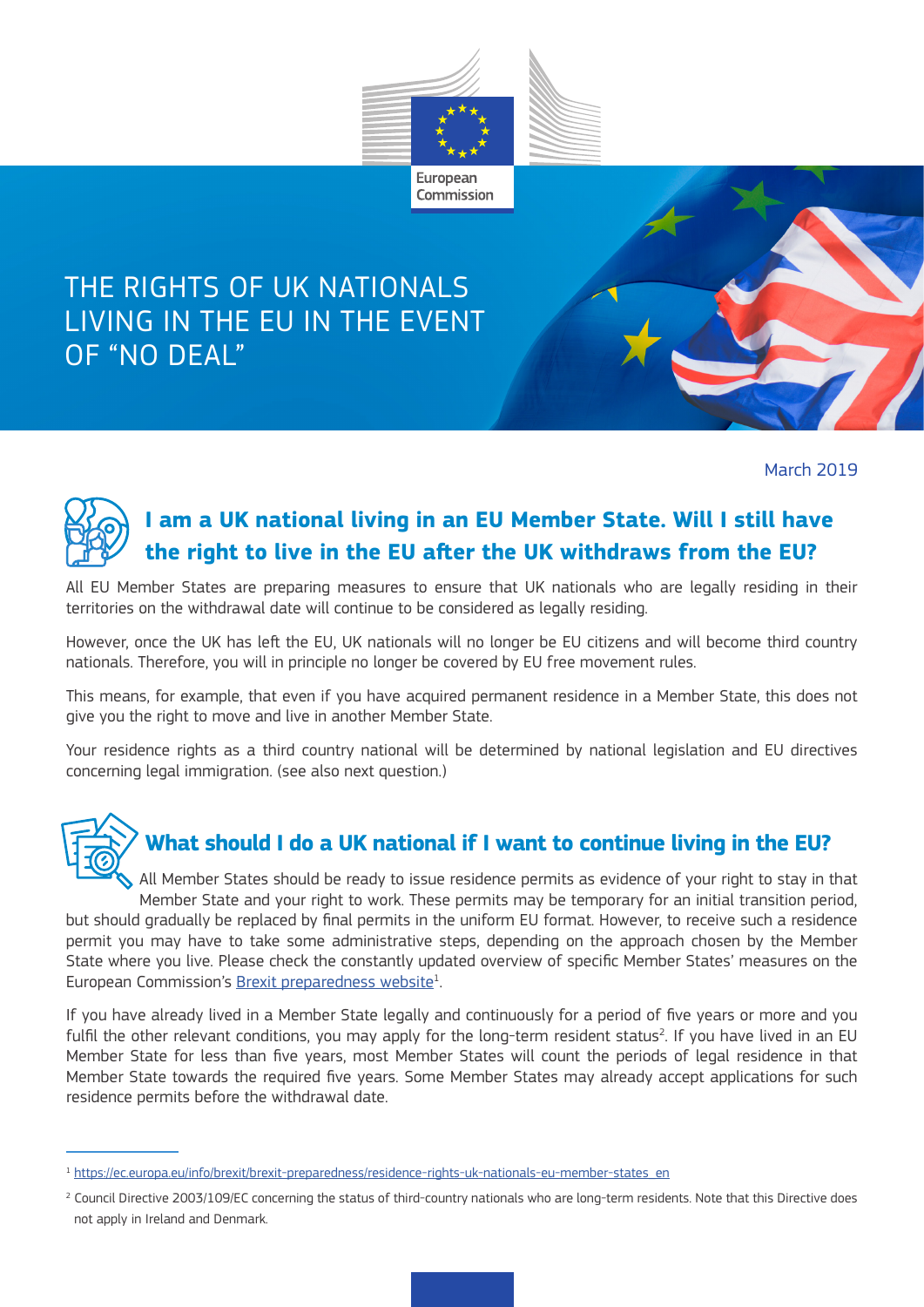

Your non-EU family members will no longer benefit from the rights they enjoyed under the EU free movement rules<sup>4</sup>. They will not be able to rely on EU free movement rights even if they have acquired permanent residence in accordance with the EU Free Movement Directive before the withdrawal date. Their status will be determined by national legislation and the EU rules on family reunification<sup>5</sup>. .

#### Checklist for UK nationals and their non-EU family members:

- If you have not already done so, you should **register with the** national authorities<sup>6</sup> of the Member State where you live and obtain a registration certificate (for UK nationals, where applicable) or a residence card (for third country family members).
- **Inform yourself about the measures your Member State of residence** is putting in place **to ensure the continued residence rights of legally residing UK nationals** (and their family members) and about the timetable for their implementation. You can find an overview of ongoing preparations by EU Member States on the European Commission's Brexit preparedness website<sup>7</sup>. For more information, contact the relevant national authorities of your Member State of residence.
- **Obtain the residence documents** as soon as these become available from the relevant national authorities. It is important to have these documents with you when travelling abroad.

#### **As a UK national, what will my rights as regards work and social security be in an EU Member State?**

In the event of a "no deal", you and your family members will no longer benefit from the rights you enjoyed under the EU free movement rules, when the UK was an EU Member State. Your situation will be governed by EU rules on third country nationals and national rules in the EU Member State concerned. While the situation will vary across Member States, many Member States are preparing to grant, for a certain period, a preferential status to UK nationals under national legislation. Where this is not the case, you will need to fulfil the specific conditions laid down by EU law and national law concerning third country nationals in order to continue to live and work in an EU Member State. Your social security rights may also change.

You will find more information on EU and national legal migration rules applicable to third country nationals in EU Member States on the European Commission Website<sup>8</sup> and on the EU Immigration Portal<sup>9</sup>.

As a UK national in the EU, you are advised to:

 $\geq$  seek information about rules and procedures to continue living and working there from the authorities of the Member State where you live;

<sup>9</sup> https://ec.europa.eu/immigration

 $^{\text{3}}$  Family members who are either UK nationals or who have the nationality of another third country.

<sup>4</sup> In one situation, non-EU family members of UK nationals can retain their right of residence in their host Member State under EU free movement rules after the withdrawal date: if their right of residence has been dissociated from the right of the UK national (then EU citizen) before the withdrawal date and is now an independent right to reside. This is possible in the event of the death of the UK national family member or in the case of divorce.

<sup>5</sup> Council Directive 2003/86/EC on the right to family reunification.

<sup>6</sup> https://europa.eu/youreurope/citizens/national-contact-points/index\_en.htm?topic=living-abroad

<sup>7</sup> https://ec.europa.eu/info/brexit/brexit-preparedness/residence-rights-uk-nationals-eu-member-states\_en

<sup>8</sup> https://ec.europa.eu/home-affairs/what-we-do/policies/legal-migration\_en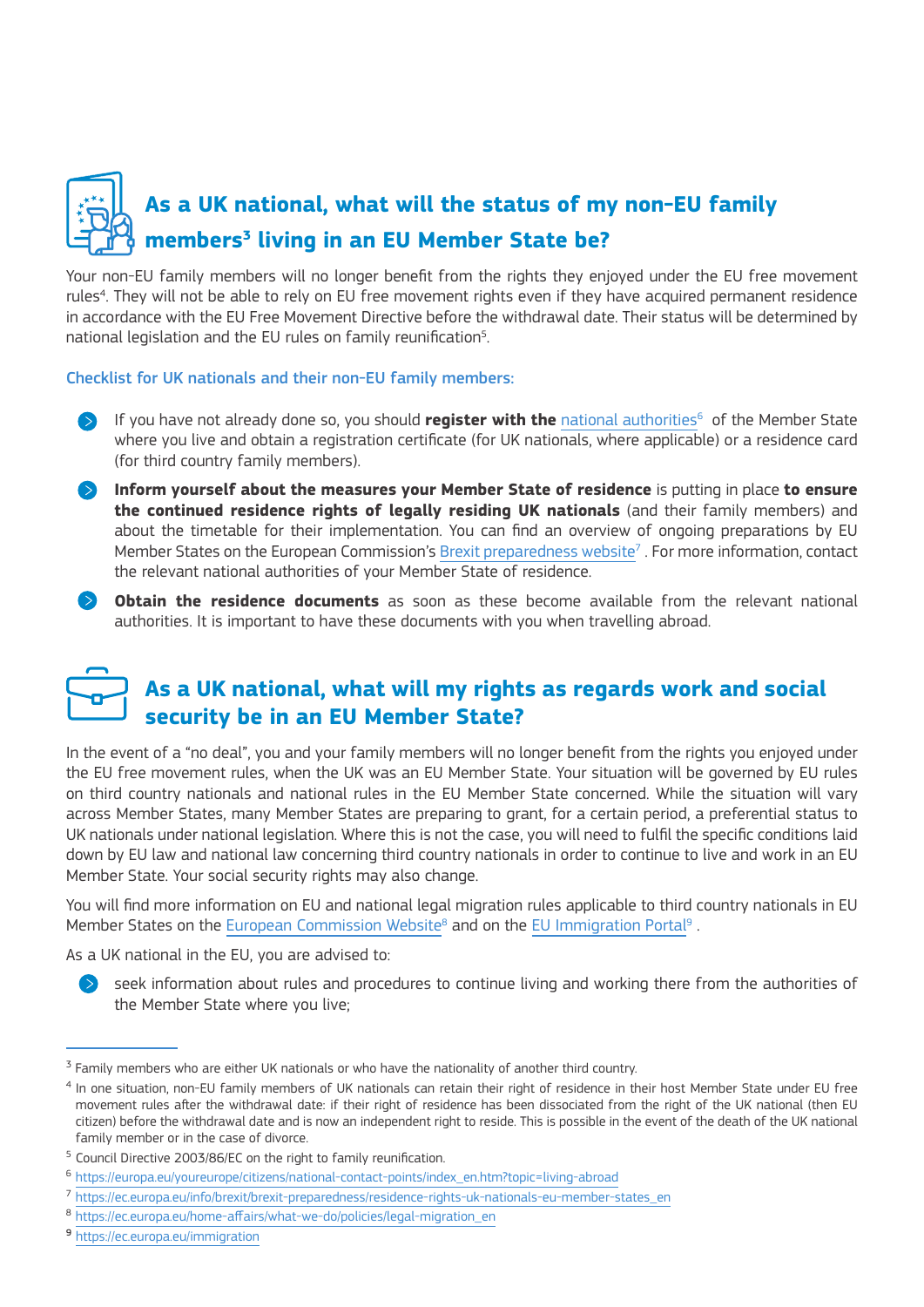$\bullet$  obtain proof of the periods of work, residence, study and tax contributions in the Member State where you live; summediately apply for either temporary or permanent immigration status under national immigration rules. For more information, please consult the Questions and Answers on the consequences of the United Kingdom leaving the European Union without a ratified Withdrawal Agreement<sup>10</sup>.

## **What status will I have if I am both a UK national and a national of an EU Member State?**

If you have a dual UK/EU Member State nationality, you will remain an EU citizen based on your nationality of an EU Member State. You will fully retain your right to move and stay freely under EU free movement rules.

*Example*: If you are a dual UK/Spanish national studying in France, you will continue to enjoy after the withdrawal date your right to live in France and study there under EU free movement rules because you are still an EU citizen.

# **What status will I have as a UK national living in an EU Member State as a family member of an EU citizen?**

That depends on whether the EU citizen of whom you are a family member (e.g. your spouse) resides in a Member State of which he or she is a national.

An EU citizen residing in a Member State other than that of which he or she is a national is a "mobile EU citizen". If you are a family member of a "mobile EU citizen", you will enjoy rights under EU free movement rules, which are derived from the rights of the mobile EU citizen $^{11}$ .

*Example*: A UK national is married to a Czech citizen. Both worked in Germany before the withdrawal date and enjoyed the right of residence under the EU Free Movement Directive in their own name. After the withdrawal date, the UK national can stay and continue working as any other non-EU family member of a mobile EU citizen.

This can, under certain circumstances, also apply in the Member State of which the EU citizen is a national, provided that the EU citizen has returned there from another Member State where he or she resided.

However, if you are a family member of an EU citizen who is a national of the Member State in which you live and who has never exercised free movement rights (i.e. a non-mobile EU citizen), then you will not enjoy rights under EU free movement rules. Your rights will be determined by EU and national immigration laws.

<sup>10</sup> https://ec.europa.eu/info/sites/info/files/contingency-qanda\_en.pdf

<sup>&</sup>lt;sup>11</sup> The family relationship with the UK national must have already been established when the EU citizen was living in another Member State.